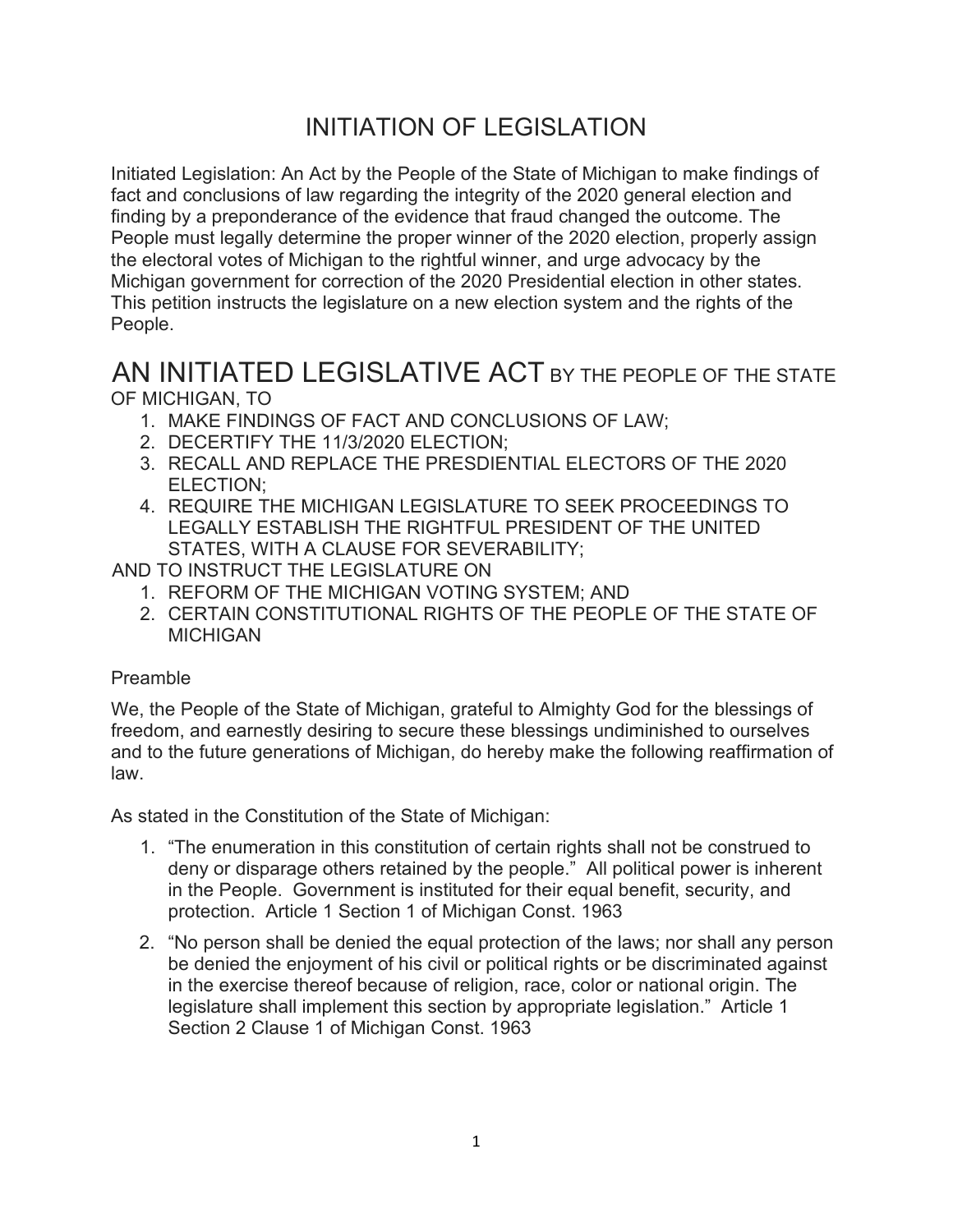- 3. "The people have the right peaceably to assemble, to consult for the common good, to instruct their representatives and to petition the government for redress of grievances." Article 1 Section 3 of Michigan Const. 1963
- 4. "The enumeration in this constitution of certain rights shall not be construed to deny or disparage others retained by the people." Article 1 Section 23 of Michigan Const. 1963

The US Constitution was and remains a compact made between the People of the states, acting as states within the union. These 'peoples' sought to retain the rights of self-government and created a federalist constitutional republic.

In the express language of the US Constitution, Article 2 Section 1 Clause 2, the framers reserved *to the state legislatures* the right to establish the method of selection of the electors. The Michigan Legislature has in turn passed legislation, as an expression of the will of the People, to fulfill this obligation and reserved the power to the People in a democratic election.

In Public Act 116 of 1954 Chapter 4, the Michigan Legislature requires the Michigan Presidential Electors to vote the slate of ALL electoral votes for the candidates (President and Vice-President) of the political party which receives the greatest number of votes in the general election.

The People find that in the Presidential election held on November 3, 2020, the processes and protections of the election system failed to report the candidate who received, in fact, the greatest number of votes by the citizens of Michigan, who were eligible by law to cast a ballot.

Specifically, the People make the following findings of fact, by a preponderance of the evidence and conclusions of law, in accordance with the political power reserved to the People in Article 1 Section 1 of the Constitution of Michigan of 1963:

- 1. The 1963 Michigan Constitution provides in Article 2 Section 4(1)(h) for "The right to have the results of statewide elections audited, in such a manner as prescribed by law, to ensure the accuracy and integrity of elections. All rights set forth in this subsection shall be self-executing. This subsection shall be liberally construed in favor of voter's rights in order to effectuate its purposes."
- 2. Michigan Election Law Act 116 of 1954, Section 168.31a delegates authority to the Secretary of State to prescribe procedures for a state-wide audit and permits the Secretary of State to select a limited number of precincts to audit, instead of conducting a full state-wide audit.
- 3. We the People find these vague legislated guidelines for the conduct of statewide election audits to be inadequate and a violation of the directive contained in the Michigan Constitution.
	- a. For the November 3, 2020 election, the audit methods selected by the Secretary of State to audit the Absentee Counting Boards within four cities found that a significant number of precincts were unreconciled in the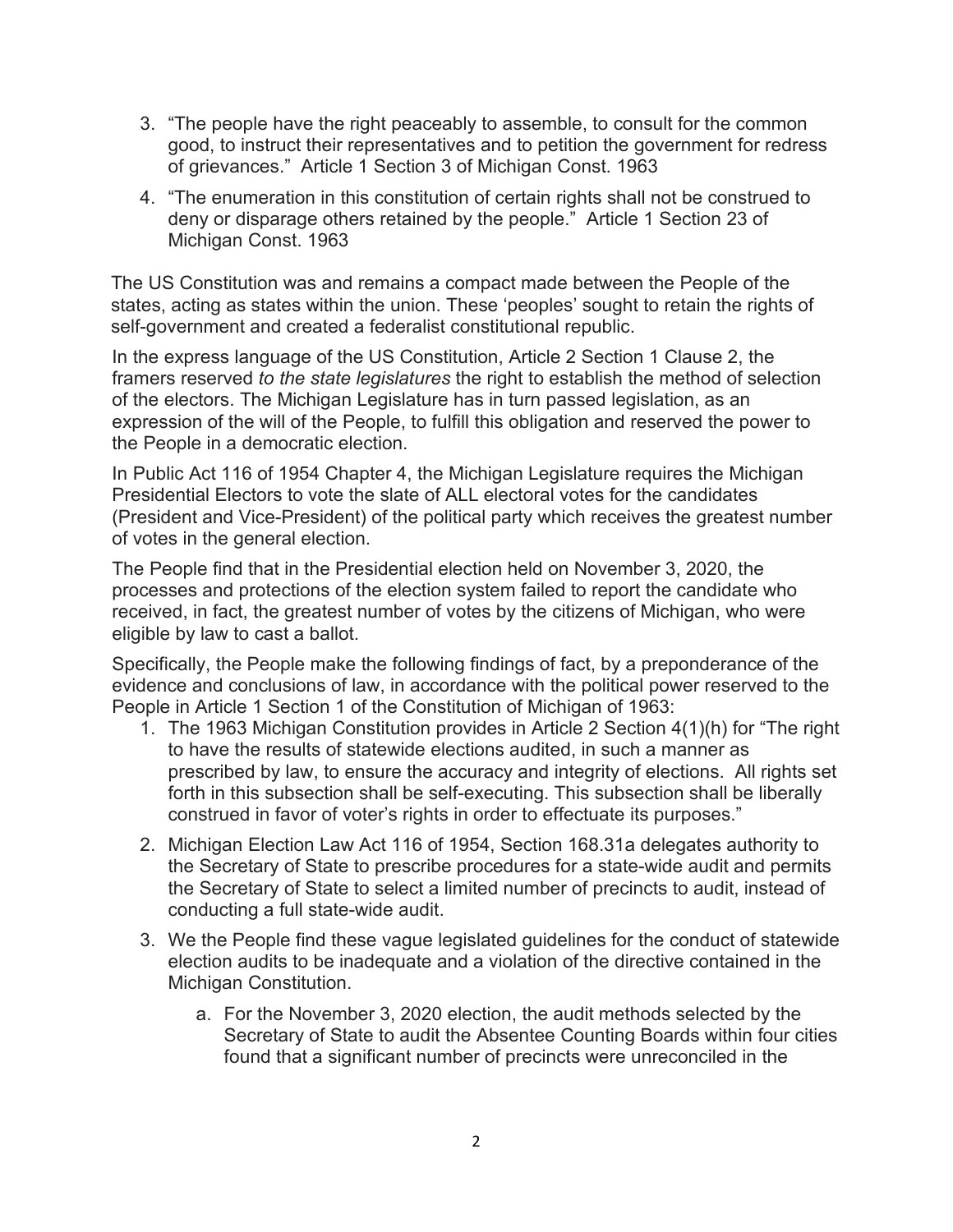reported county canvass, and some still could not be reconciled following further effort, after the election was certified.

b. The process for auditing of ballot images was voluntary, which is not an 'audit' as commonly understood, and may be more appropriately called a survey. Furthermore, the limited number of ballots selected are not representative of a statewide audit. Following the audit, the Board of Elections published a five (5) page report, which states that the audit relied upon 'voluntary participation' by preselected precincts. The report further states that the number of ballots that were audited was significantly less than the number of ballots requested to be reviewed.

"Overall, 669 ballots were randomly selected statewide, and 591 were able to be retrieved."

No explanation was offered for the 11.65% of the ballots that were unable to be retrieved. To the People, this is a failed audit, survey, or review.

- c. The Secretary of State official audit report contained errors and inaccuracies, as later reported by the Office of the Inspector General in their 2022 Report on the Bureau of Elections. The Inspector General also reported that required training for the post-election county led audit was not completed by more than half of the clerks required to take the training.
- d. The only county-wide hand recount that occurred was in Antrim County, which resulted in three significantly different vote totals being posted at various times, as well as a change in the outcome of a township ballot proposal, which was the subject of a lawsuit.
- e. Following the November 3, 2020 election, the Secretary of State initiated a Risk Limiting Audit. However, too many jurisdictions failed to provide the required data, resulting in an inability to meet the requirements of the Risk Limiting Audit. As a result, the audit was reclassified as an "exercise".
- f. The legislated guidelines for a statewide audit do not currently ensure the right of the People to a meaningful state-wide audit and are therefore contrary to the Michigan Constitution's express assignment to the legislature, by the People of the State of Michigan.
- 4. Furthermore, MCLA 168.31a is an improper delegation of authority to the executive branch, and therefore a violation of the People's constitutionally guaranteed and inherent right to representative government and the doctrine of the separation of powers. Delegation of this critical responsibility to the Secretary of State is too broad and without sufficient guidance to protect the integrity of the election process and ensure that we the People are confident in the result.
- 5. The Michigan Legislature is specifically directed in Article 2 Section 4(2) of the Michigan Constitution "to preserve the purity of elections, to preserve the secrecy of the ballot, to guard against abuses of the elective franchise, and to provide for a system of voter registration and absentee voting".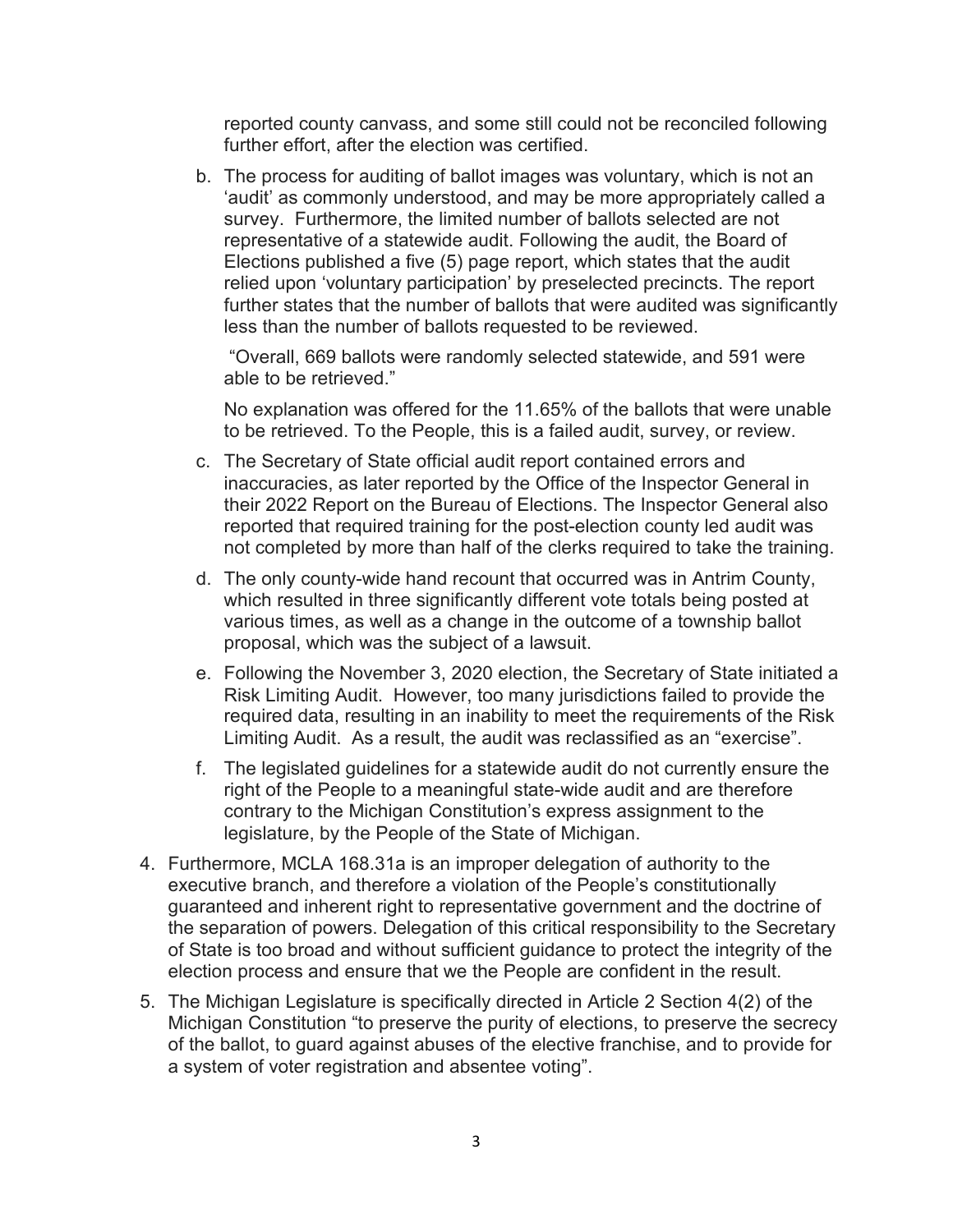- 6. We the People find that the *Purpose* of Article 2 Section 4(2) was not achieved in the November 3, 2020 election, to wit: The election was not pure, and the elective franchise was abused. Furthermore, the manner in which the limited audit was executed falls short of a good faith effort to achieve the enumerated *Purpose*.
- 7. The unfettered discretion granted to the Secretary of State in MCLA 168.31a to select a sample of precincts does not qualify as a state-wide audit.
- 8. We the People find that many of the other current election laws enacted by the legislature, and as enforced by the executive branch, fail to preserve the purity of Michigan elections.
- 9. We the People find that the laws enacted by the legislature, and as enforced by the executive branch, fail to guard against abuses of the elective franchise, to wit:
	- a. a significant and substantial number of ballots were counted, that were not cast by eligible Michigan voters.
	- b. a significant and substantial number of ballots were omitted, that were cast by eligible Michigan voters; and
	- c. the Qualified Voter File (QVF), which records the eligibility and history of voter participation, is not secure, accurate, or properly maintained. As a result, a significant number of individuals who are not eligible to vote, are included within the QVF as eligible to vote, some of which are reported to have cast a ballot.
- 10.We the People find that there has been a lack of transparency within many parts of the election system, with respect to records, data, and information regarding the election system. All information concerning the election system (except for the secrecy of the ballot) belongs to the People. This information is not readily accessible to the People, who find that there have been many instances where the release of public information is being hindered. We further find that the laws and rules regarding preservation of digital and paper records following all Michigan elections are inadequate to provide confidence in the integrity of the election system.
- 11.We the People have grave concerns regarding the tabulator machines that are utilized in Michigan and in particular, that the vendors rely on claims of intellectual property to prevent the People from verifying that the devices work properly, are accurate, and are secured against foreign or domestic interference. Furthermore, the decision by the Secretary of State and the Attorney General to advocate for the secrecy of the machine source code, over the right of the People to be informed and trusting in our elections, is offensive to the People.
- 12.We the People have grave concerns regarding the use of arbitrary data retention requirements, resulting in the destruction of election records, artifacts, information, and electronic data, either intentionally or due to lack of requirements to preserve the data. In addition, short preservation time limits do not support any legitimate government interest. Storage of information is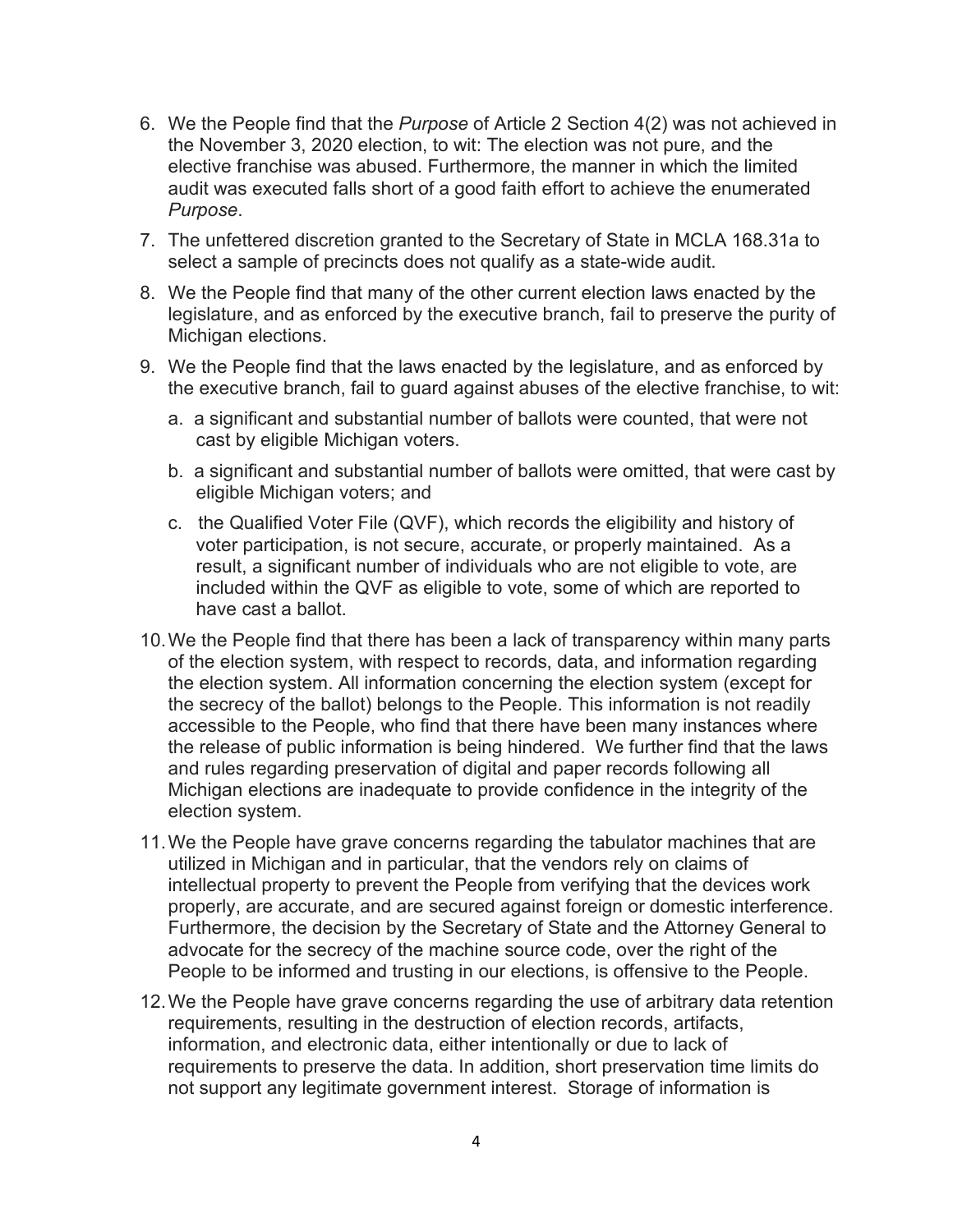inexpensive, especially digital information. Once collected, the information must be maintained and available for fully transparent examination by the People, which is not presently the case.

- a. An example is the brief timeline for preservation of digital data, which has been limited by the Secretary of State to 30 days after the election canvass is completed. This duration is also followed for State and local elections, which only require preservation of the ballots for 30 days after canvass. In contrast, federal law requires ballots for federal offices to be retained for 22 months.
- b. This current data retention scheme creates a perception that the government is concealing or covering up evidence that they have a duty to preserve and make available for timely review by the People, so they may have full faith and confidence in our election processes. This lack of confidence is amplified when there is a lack of transparency and access to data, while at the same time making claims that the People have produced no evidence to support their claims of election interference and fraud.
- 13.We the People have produced reasonable suspicion to justify an investigation of the election, but we have been largely ignored, ridiculed, or silenced.
- 14.We the People find that few members of the executive branch have acted in a timely manner to investigate credible information regarding election offenses, as required by MCLA 168.939-941.
- 15.We the People find that the legislature should consider the credible information and evidence found by the People, subsequent to the legislatures limited investigation, which was incomplete, premature, and limited in scope.
- 16.We the People have united to examine the election system and results, with significant findings of fraud, despite widespread lack of transparency, media blackouts, and threats of prosecution.
- 17.We the People continue to assemble peacefully, in order to examine the November 3, 2020 election, and have resolved to continue exercising our civil liberties, until the identified election problems are addressed.
- 18.We the People find by a preponderance of the evidence that a sophisticated system of coordinated election fraud was executed, which included in part ballot box stuffing and the omission of votes that were lawfully cast by eligible voters. Investigation of election fraud has been further hindered by the willful failure of the Secretary of State to maintain the Qualified Voter File (QVF) in a secure and accurate manner, in accordance with State law.
- 19.We the People find that the recount rules are ineffective in ensuring that disputes regarding the vote count are resolved fairly and transparently, including the unreasonably brief time limits, cost, and chain of custody requirements.
- 20.We the People find that the laws regarding election oversight duties of the State Board of Canvassers and County Boards of Canvassers are ineffective, in their stated purpose of certifying the integrity of Michigan elections on behalf of the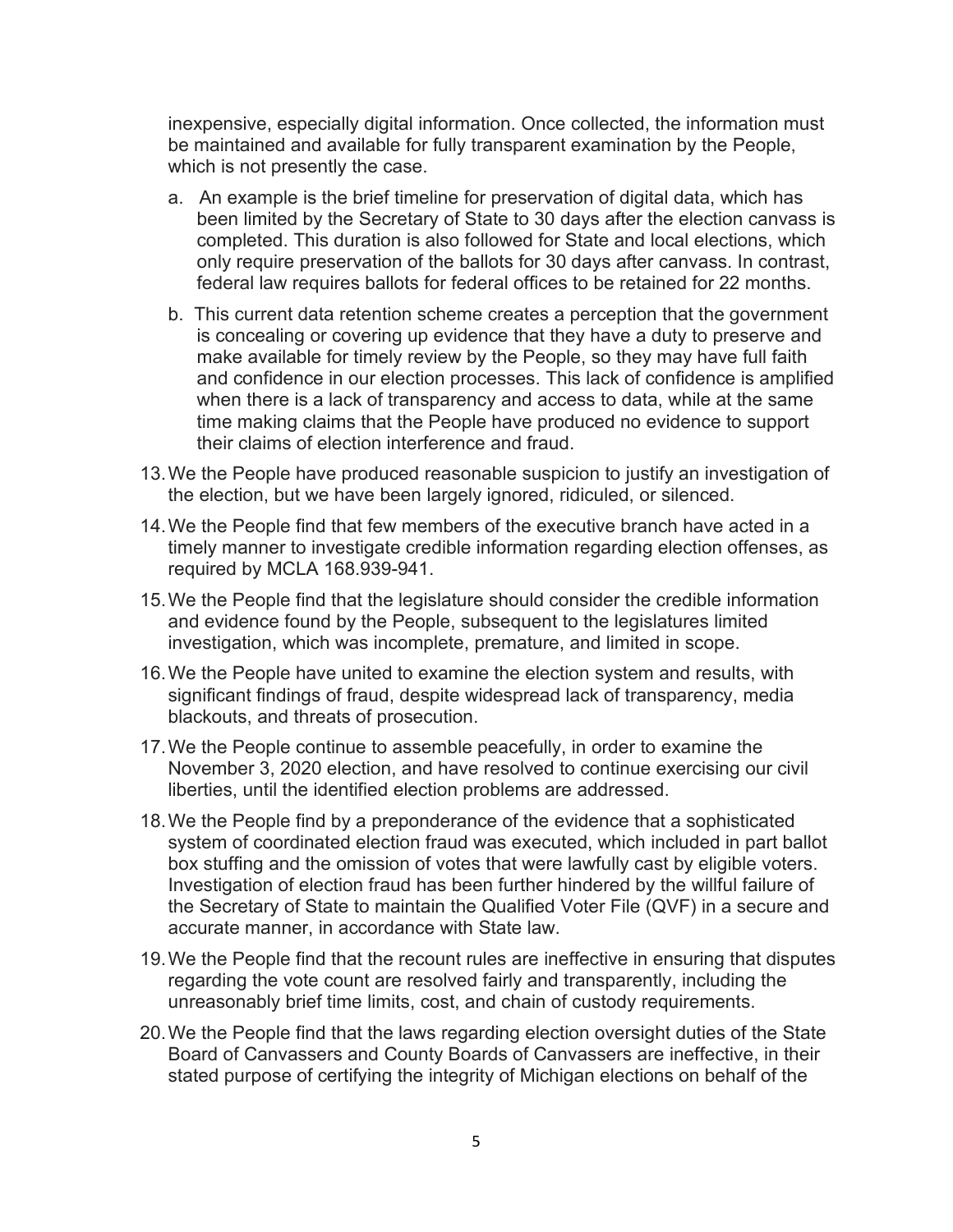People. We the People also find the elimination of precinct and municipal canvass boards to have weakened the integrity of our election system.

- 21.We the People find that the high voter turnout (a ratio of the number of ballots recorded to the voting age population) relative to historic turnout, indicates that a statistically improbably number of ballots were cast. This finding has been confirmed by canvass teams of the People in many areas of the state. In many cases, ballots were cast by voters who are not real people, not located at real addresses, or not possessing the residency and right to vote in the November 3, 2020 election.
- 22.We the People have identified through canvass teams in many areas of the state, persons who lawfully cast a ballot on Election Day, but have no recorded vote in the election records.
- 23.We the People have found through canvassing that in many precincts the election records are inaccurate, altered, or incomplete.
- 24.We the People find reasonable suspicion that the election fraud has included alteration of outcomes in previous elections, including the selection of candidates in primary elections.
- 25.We the People have found that there is a preponderance of evidence of unauthorized access, computer manipulation, and irregularities, indicating an attempt to manipulate election outcomes within our voting system and records, which has diminished the People's confidence in the security of our election system.
- 26.We the People find that this attack on American elections crossed state lines and affected the integrity of elections in other states in our Union.
- 27.We the People demand that the 2020 election be investigated, and the conspirators be brought to justice, whether foreign or domestic enemies of the People, and without respect to political party affiliation.
- 28.We the People agree that we need to act immediately to safeguard our election system and preserve the limited constitutional republic of America, which is one nation, under God, with liberty and justice for all.

THEREFORE, THE PEOPLE OF THE STATE OF MICHIGAN ENACT

[1] We the People DECLARE that the election result of November 3, 2020, shall be decertified:

[A] The election results are not pure or accurate, nor conducted in a manner to ensure the accuracy of the election;

[B] The official election result reported did NOT represent the will of the People, as expressed by their valid ballots on November 3, 2020;

[C] The People recognize that our institutions of government have failed to guard against abuses of the elective franchise.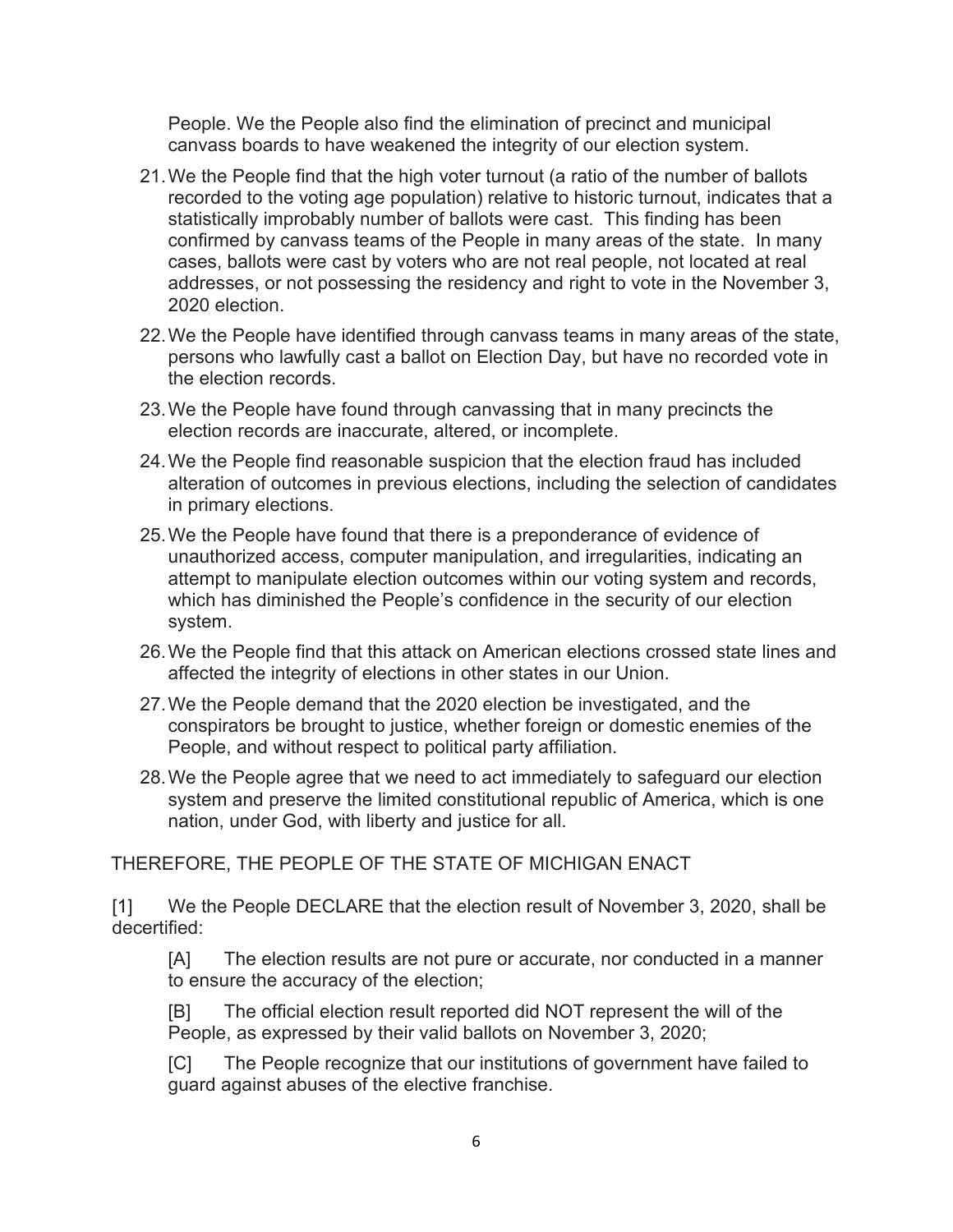[2] We the People hereby REQUIRE that all remaining election data, from all three of the 2020 statewide elections, be preserved for a period of ten (10) years after a legislative commission or independent counsel conducts a full investigation and delivers a final report. The election data includes all electronic data, digital artifacts, and physical records.

[A] The Secretary of State, the Board of Elections, head of the State Board of Canvassers, all County clerks, heads of all County Boards of Canvassers, and all precinct clerks shall each prepare and submit to the legislature a report that inventories all election data related to the three 2020 statewide elections. The reports shall be submitted no later than thirty (30) days following passage of this act. Any official whom fails to comply shall be guilty of a misdemeanor. Any government official or other person who willfully destroys election data or physical records from the 2020 election after passage of this act shall be guilty of a felony.

[B] The legislature shall appoint a bipartisan legislative commission to make recommendations regarding policy, laws, and rules; in order to improve the election system.

[C] The legislature shall appoint an independent counsel to investigate all statewide elections of 2020, with authority to study the election data, subpoena witnesses and records, institute criminal charges in any county, or delegate authority to the county prosecutor to institute charges.

[D] These investigations shall include the forensic examination of all digital, electronic, machine, and computer devices, as well as the software used with those devices in the 2020 election.

[3] The US Constitution grants the Michigan Legislature power to appoint Electors in a manner of their choosing. The Michigan Legislature has in turn has granted power to the People of Michigan to choose those Electors through an election, based on the candidates (President and Vice-President) receiving the greatest number of votes. Inherent in Michigan's legislative structure is that the People have final authority to decide who the Electors are and how the Electors will vote at the Electoral College.

[A] Article 2 Section 1 of the US Constitution states that "Each State shall appoint, in such Manner as the Legislature thereof may direct, a Number of Electors, equal to the whole Number of Senators and Representatives to which the State may be entitled in the Congress: but no Senator or Representative, or Person holding an Office of Trust or Profit under the United States, shall be appointed an Elector."

[B] Public Act 116 of 1954 Chapter 4 Section 42 of Michigan states that "The candidates for electors of president and vice-president who shall be considered elected are those whose names have been certified to the secretary of state by that political party receiving the greatest number of votes for those offices at the next November election."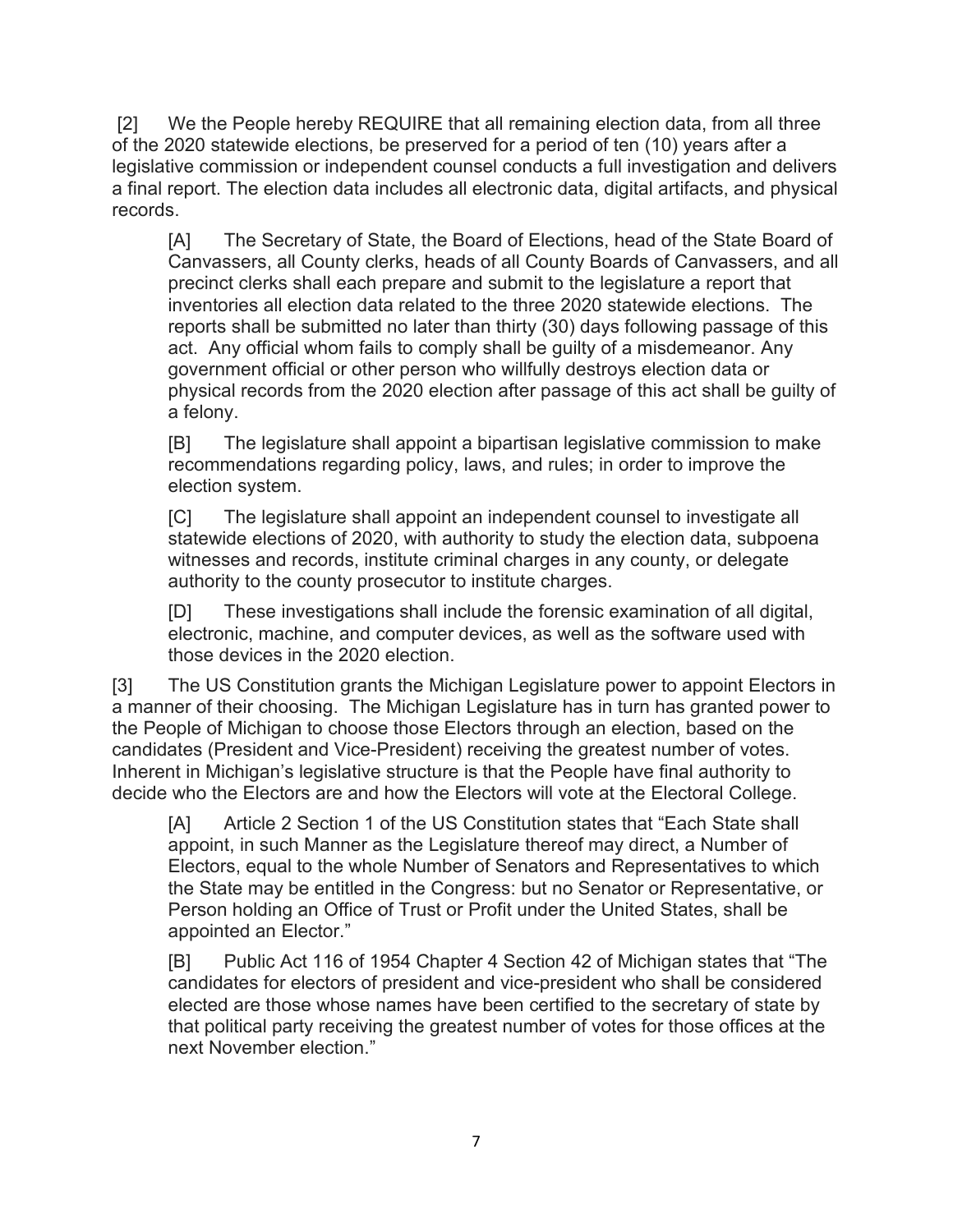[4] Therefore, in recognition that the November 3, 2020 Presidential election was deemed invalid and is decertified, there remains a continuing duty to express the will of the People of the State of Michigan in the selection of Electors for the 2020-2024 Presidential term. The People do hereby, in passage of this initiated act, find that Republican Donald J. Trump was the duly elected Presidential Candidate entitled to receive the Michigan Electoral College Votes. Furthermore, we demand that the 2020 electors for the Democratic Party be returned and that the 2020 electors for the Republican Party be sent to vote the Michigan Electoral Votes for the State of Michigan, in accordance with the law.

[5] It is recognized that the Michigan Judiciary, the Michigan Legislature, and the Michigan Executive Branch have been unwilling to investigate and resolve the disputed November 3, 2020 election outcome, in order to align with the will of the People. Furthermore, the election safeguards failed as specifically directed in Article 2 Section 4(2) of the Michigan Constitution "to preserve the purity of elections, to preserve the secrecy of the ballot, and to guard against abuses of the elective franchise".

[6] The proper course to resolve this issue is by vote of the People in a new election. However, since passage of this Initiated Legislation resolves the issue by majority vote, a new election is not required for the determination of the Proper Electors.

[7] We the People find that the events of January 6, 2021 disrupted the congressional proceedings to consider the validity of the election. It is further recognized that the processes and proceedings of the  $12<sup>th</sup>$  Amendment to the US Constitution were underway, when the events of January 6, 2021 occurred at the US Capitol, which materially changed the proceedings and prematurely ended the debate. In consideration of this important issue, we the People demand that Michigan Government (all three branches) exercise the process of the 12<sup>th</sup> Amendment to review the electoral college vote and advocate through civil processes for the restoration of the duly elected and rightful President of the United States, Donald J. Trump. This shall include, but not be limited to, cooperating with other states to petition the US Supreme Court or commence proceedings in the US House or Senate.

[8] This Act shall be self-executing. Legislation may be enacted to facilitate implementation of this Act, but no law shall limit or restrict the application of this Act. If any part of this Act is held to be invalid or unconstitutional, the remaining parts of this Act shall not be affected but will remain in full force and effect. The People of Michigan declare that all the provisions of this Act shall be deemed severable from the remainder of this Act, in the event any provision is held invalid.

[9] We the People require that a new election system in Michigan be enacted into law, that provides for meaningful protection of all votes under the equal protection and due process clauses of the US and Michigan Constitutions. In accordance with our reserved power to *instruct* the legislature, we demand the election system of Michigan include the following minimum protections:

[A] The integrity of Michigan elections rests first on the unfettered right of the precinct clerk to control the list of voters qualified to vote in the precinct. A system in which there is the ability to make changes to the list of voters without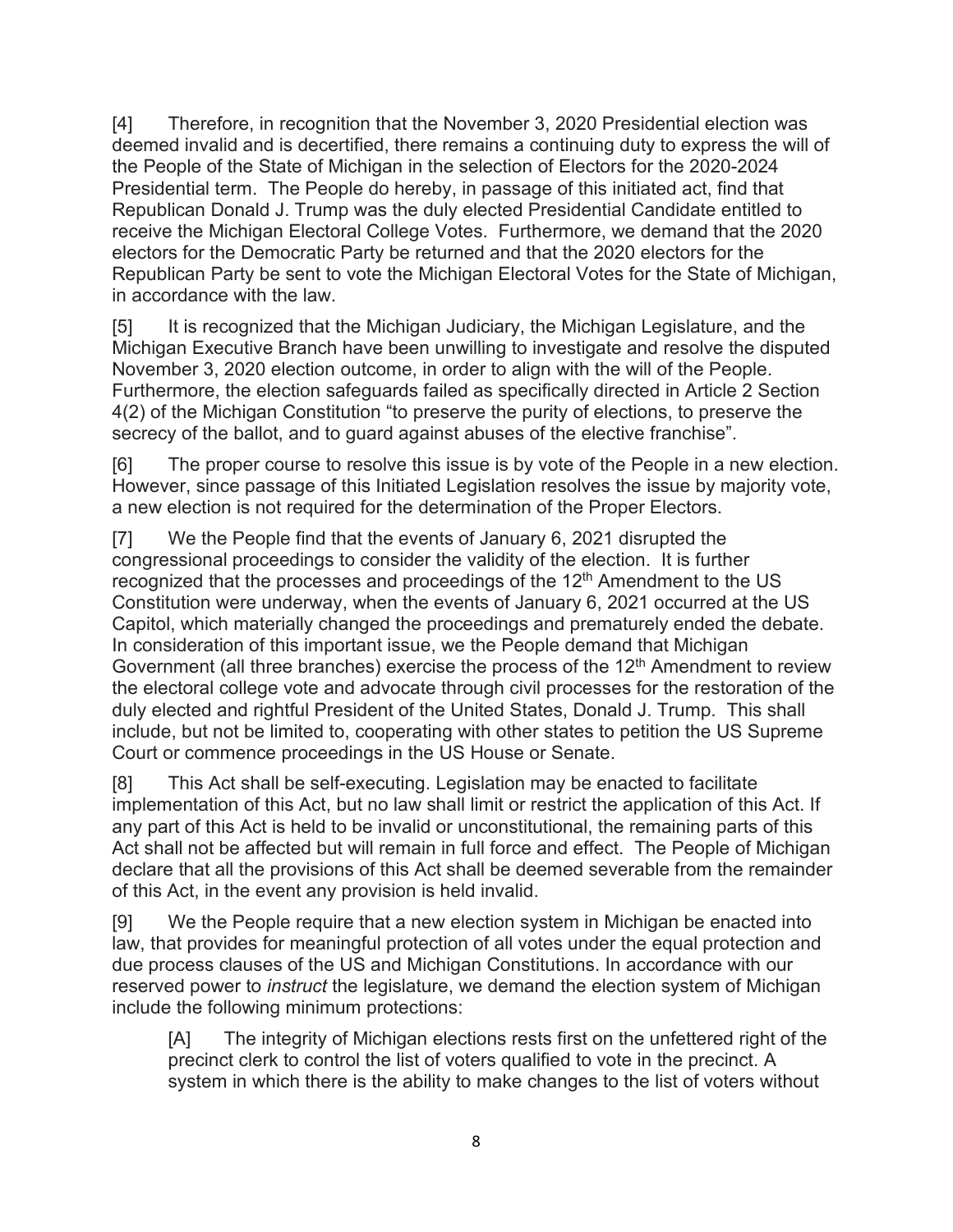local approval and control is unacceptable to the People. Registration 'suggestions' from a consolidated state or national voter roll must be subject to local verification. Maintenance of the list of eligible voters in a precinct is to remain under the local control of the precinct clerk. Failure to properly maintain the registered voter roll in accordance with procedures established by the legislature shall be addressed and penalized as part of a new election system.

[B] Absentee Counting Boards shall be abolished and the election precincts required to count each ballot, only after verification by the precinct clerk (or onsite designees of the precinct clerk residing in the precinct), that the person is entitled to vote in the precinct. Persons who are denied the right to vote in a precinct shall be permitted to cast a provisional ballot and request a review of eligibility, to be conducted by the county clerk. The clerk will then make a recommendation to the county board of canvassers, who will decide whether the voter is eligible to vote, and whether the ballot is to be counted in the final election tally.

[C] All ballots shall be checked in, registered, verified, and counted on Election Day. Precincts in Michigan are small enough in size that there is no justifiable reason to check absentee ballots into a computerized system before election day, which creates the potential for tracking of voter turnout and participation.

[D] The People require that the system empower the local Board of Canvassers. Election results that are not certified or cannot be recounted shall require the election to be reheld. Timing for the reholding of an election shall be coordinated with the legislature's scheduling of elections. A legislative review shall occur following any recount and meaningful requirements must be established for the Board of Canvassers to certify election results.

[E] A meaningful statewide audit shall be conducted under standards established by the legislature. The auditor of the election shall be independent of the Secretary of State and shall be required to conduct an examination of a legislatively determined percentage of the ballots, in order to confirm voter participation or lack of participation, and also confirm the actual voter turnout, based on an established percentage of the registered voters.

[F] A system of real voter identification that limits participation in elections to citizens of Michigan that are eligible to vote, and does not permit an ineligible person to either cast a vote or dilute the vote of another person.

[G] The use of machine tabulators shall be reviewed, with the requirement that any machine tabulator uses open-source code that is transparent and available for the People to inspect. Furthermore, the tabulators shall not be able to connect to the internet in any manner. Each county, township, or municipality shall have the right to require counting of ballots by hand.

[H] Key election processes must be transparent, streamed live, and video recorded. This shall at a minimum include the adjudication of ballots, ballot counting, and recounts after the secrecy of the ballots has been preserved.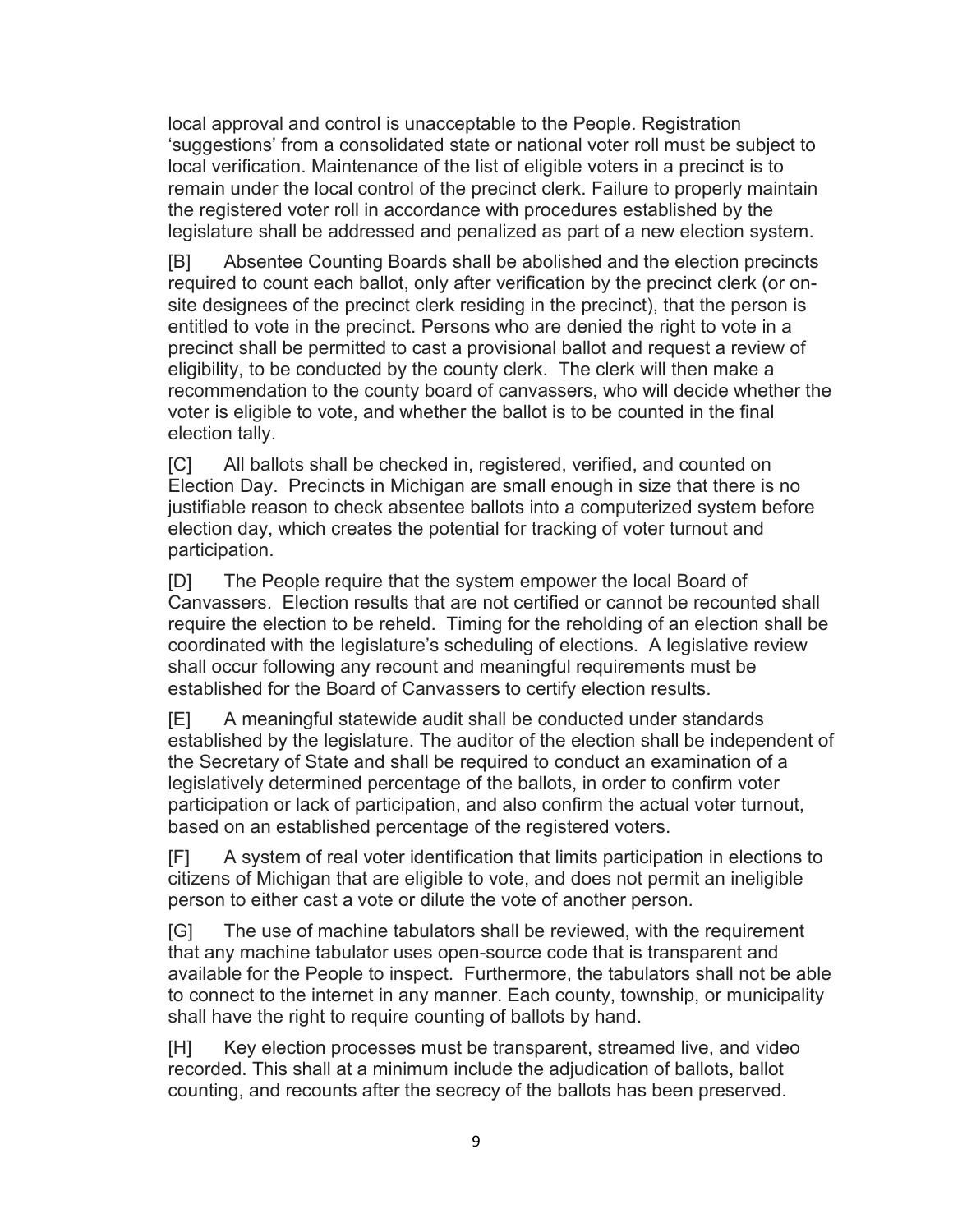[10] We the People are facing an erosion of liberty and have grave concerns regarding the globalization of national power, nationalization of state power, state usurpation of local regulation, and control over our lives. The United States is a constitutional republic with representative representation. We also have the right to democratic processes, including the right of every citizen to vote without discrimination, the right to petition the government of grievances and seek redress, as well as the right to instruct our government.

[11] The People of the State of Michigan instruct all of the branches of government, State and Federal, in the Principles of the Republic of the United States as explained by of the Supreme Court of the United States in State v Mosley, 238 US 383; 35 S Ct 904; 59 L Ed 1355 (1914); "it is unquestionable that the right to have one's vote counted is as open to protection…as the right to put a ballot in a box.

- a. Furthermore, as stated by Justice O'Conner in Gregory v Ashcroft, 501 US 452, 111 S Ct 2395; 115 L Ed 2d 410 (1991); "In the tensions between federal and state power lies the promise of liberty. Quoting James Madison, "In a single republic, all the power surrendered by the people is submitted to the administration of a single government.; and usurpations are guarded against by a division of the government into distinct and separate departments. In the compound republic of America, the power surrendered by the people is first divided between two distinct governments, and then the portion allotted to each subdivided among separate and distinct departments. Hence a double security arises to the rights of the people. The different governments will control each other, at the same time that each will be controlled by itself." From Federalist 51 p 323.
- b. Furthermore, as stated in Reynolds v Sims, 377 US 533; 84 S Ct 1362; 12 L Ed 2d 506 (1964); "The right to vote is protected however by equal protection in the manner in which a vote is exercised. Having granted the right to vote on equal terms, the State may not, by arbitrary and disparate treatment value one person's vote over another. (Harper v Virginia Board of Elections, 383 US 663; 86 S Ct 1079; 16 L Ed 2d 169 (1966) Once franchise is granted to the electorate lines many not be drawn inconsistent with the Equal Protection Clause of the Fourteenth Amendment. It must be remembered that the right of suffrage [to cast a vote] can be denied by a debasement or dilution of the weight of a citizen's vote just as effectively as by wholly prohibiting the free exercise of the franchise. The right to vote can neither be denied outright, nor can it be destroyed by alteration of ballots nor diluted by ballot box stuffing. Qualified voters in a state have a right to cast their ballots and to have them counted. The right of suffrage can be denied by debasement or dilution of weight of a citizen's vote just as effectively as wholly prohibiting the free exercise of the franchise. The right to vote freely for candidates of one's choosing is of the essence of a democratic society, and any restrictions on that right strike at the heart of representative government. A state election system should be designed to give approximately equal weight to each vote cast. The constitution forbids sophisticated as well as simple minded modes of discrimination. Vote-diluting is discrimination. Each citizen has an